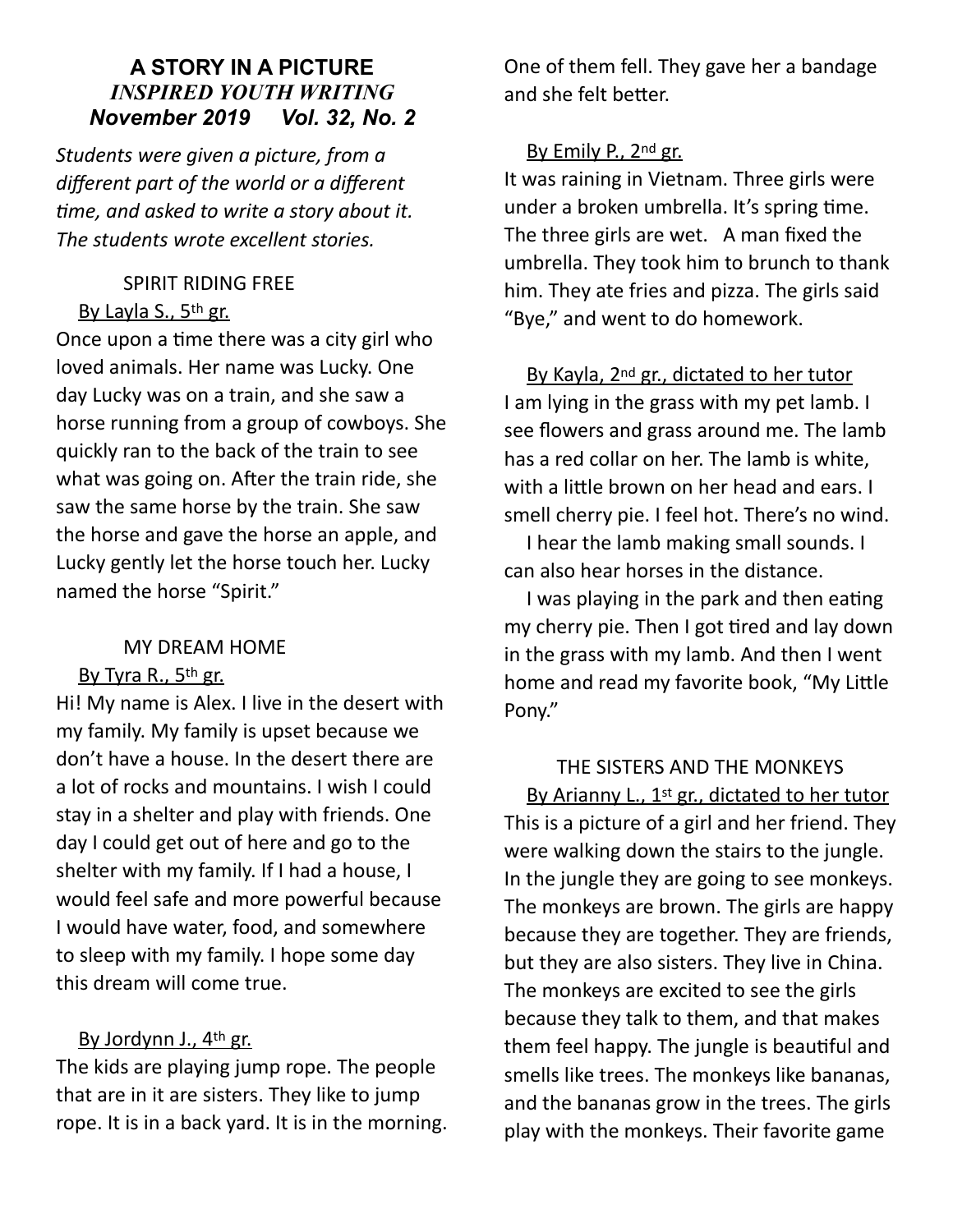is tag. Overall, the jungle is a beautiful green place where everyone is happy.

1

## By Mushtaq D., 6th gr.

One day in 2008 the Dahir family were playing soccer. One of them was good at soccer. He was passing the ball to his team and then Hassan threw the ball to the goalie. They won. My team and I were mad because Hassan's team won, and we made a dare to make another match. That match my team and I won. Hassan's team was so mad that they never played soccer again.

By Adithi G., kindergarten, and her tutor Once upon a time, in my country, Thailand, I was taking a picture of my baby sister when she was just born. Then after the picture, I hugged her. One day, there was a terrible thunderstorm and my baby sister got sick. I couldn't go to school because of the storm so I helped her get better. Everyone was so happy, and we threw a party. I was proud.

By Lindsay L., kindergarten, and her tutor My family and I were in the truck, driving to the farm. The farm has chickens, cows, and dogs. It smells good. I hear animal noises. When we get to the farm, we pet the animals. The animals are fluffy. The chicken's name is Me. The cow's name is Rainbow. The dog's name is Flower. I give the animals a hug and say good-bye. This makes me sad. Then my family and I leave.

## PICKING APPLES, By Ashley S., 2nd gr.

Two sisters picked an apple off a tree. They went home to eat the apple. They cut it up. It tasted very good.

By Gianna and Zuly, 3rd gr., and their tutor Two boys and a girl are riding a bike. They stay on the bike and don't fall off. Their names are Charlie, Maria, and Lucas. They are nice and not mean.

#### MOMMA?

By Reaisha J., 6th gr.

I don't know what to do. It's hard to think. "Where's Momma, Daddy?"

"She's gone to get food." Me, knowing that's a lie, but telling your own son, "Momma's dead," is a hard thing to do. It is hard to believe but …. Boom, it all happened so fast.

Now I don't know what to do. I have a 2 year old son and a 13-year old daughter. My daughter is off to get breakfast every morning, and that leaves me and Nicko alone, waiting for the breakfast. My daughter is the mother figure now, and I will always be here for them, and I love them so much.

## THE MAN AND THE CAMEL

 By Rithwik N., 2nd gr. The man is happy because he had a camel. He also is hugging his camel. The man is wearing a red shirt. The man and the camel are in Africa. They are taking a photo. The camel and the man look like they are friends.

## HELPING PEOPLE

By Mukunth Ez R., 3rd gr. You should help people in need. If you help them, they will think you are good. You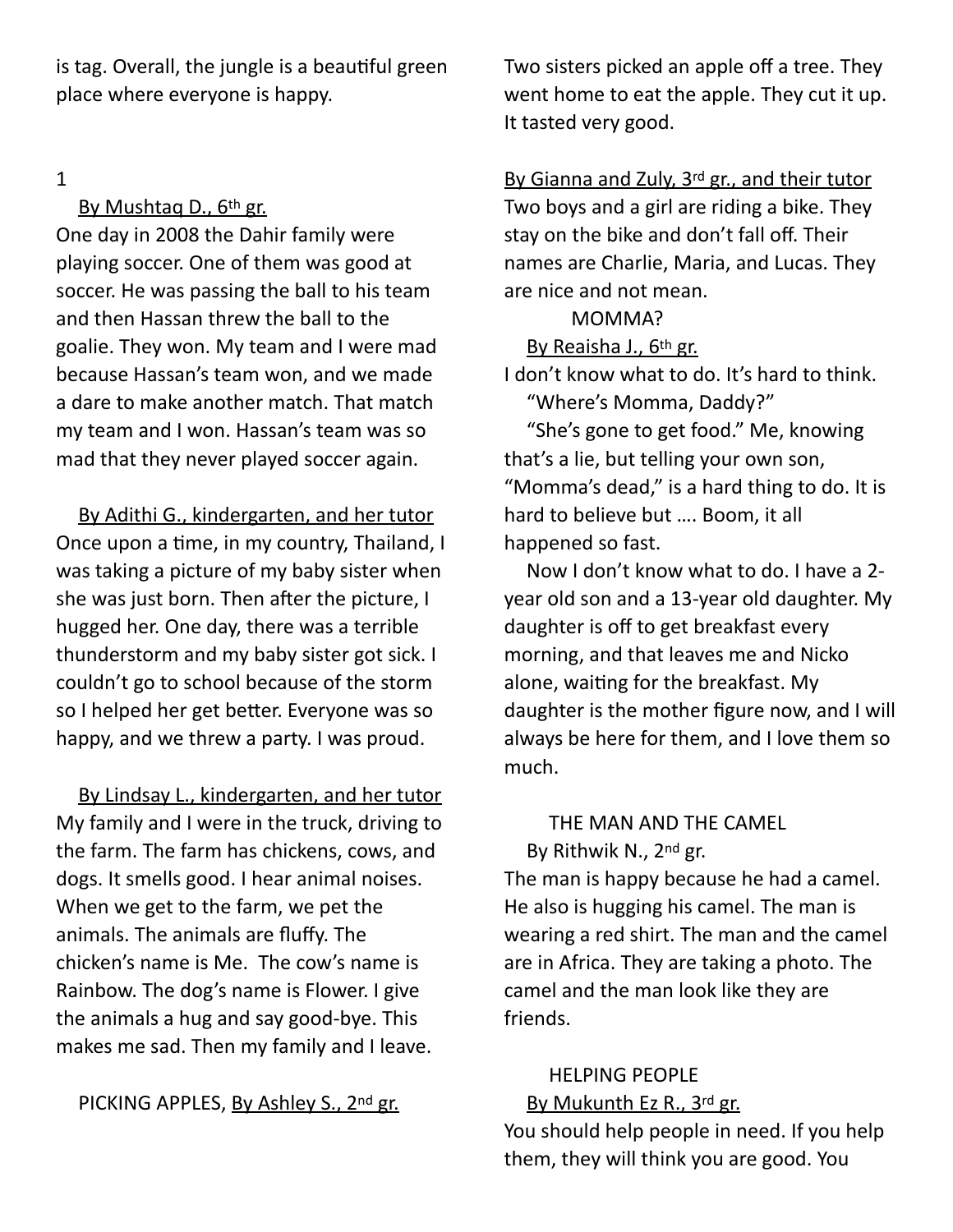should help people cross the road. You should help old people. You should be kind to people. You should not be mean to people.

By Giselle F., kindergarten, and her tutor Giselle was feeling hot in the desert. Her family loved the desert so they were moving. She was playing with her sisters Michelle and Rachel.

2

By Malik O., 3rd gr., and his tutor They are going fishing. The little kid is on the dad's back, and he is happy. The little kid is with his friend. They are going fishing so they can catch food to eat. When they are fishing, they were on a boat. Then they jumped into the water.

By Tanish A., kindergarten and his tutor I see a boy surrounded by ducks. The ducks are quacking. The boy is laughing. The ducks are tickling the boy. There is hay in the background. The boy is wearing a white shirt with red cubes. He is wearing yellow shorts. He has a brown band on his left arm. His hand looks like he is about to pet the ducks.

## By Malachi H., 4th gr.

The picture shows a dad and son near a fire. The mom died in a fire when she accidentally dropped a candle. The school burned down, too, so his dad is home schooling him.

They are in the desert. The dad loves the son very much. It was a hot day in July. The son likes to play soccer, and the dad likes to read books. The dad is energetic, and the

son is nice, but very serious and competitive.

## By David C., 4th gr.

The dad and the girl are laughing and having a good time. One is an adult and the other is young. They are on a couch. It is morning.

## By Jordynn J., 4th gr.

There are three girls and they are at the beach. They are taking a picture. It was in the afternoon. They have sand all over them. They wiped off the sand.

# By Gregorio F., 8th gr.

The little boy looked into a box, only to see a fiery abyss. When the little boy tries to get away, a hand reaches up and grabs him. Legend has it that the little boy has since returned as one of hell's greatest generals.

## By Baron F., 1st gr.

Billy was thirsty. Some people went to get him some water. He drank the water. He liked it. Then they went out of the water for some food. Then they went back.

# THE TWO LAUGHING BOYS By Sethwik, kindergarten

Once upon a time there were two boys, and a boy in the distance. The two boys are looking at a book in reading class. Nothing can be smelled except the book's smell. I feel moisture from the book. I can hear the two boys laughing about the book they are reading. I am watching them read a book, while I read a different book.

After they read the book, they went and played outside. After I finished my book, I went and played outside with them.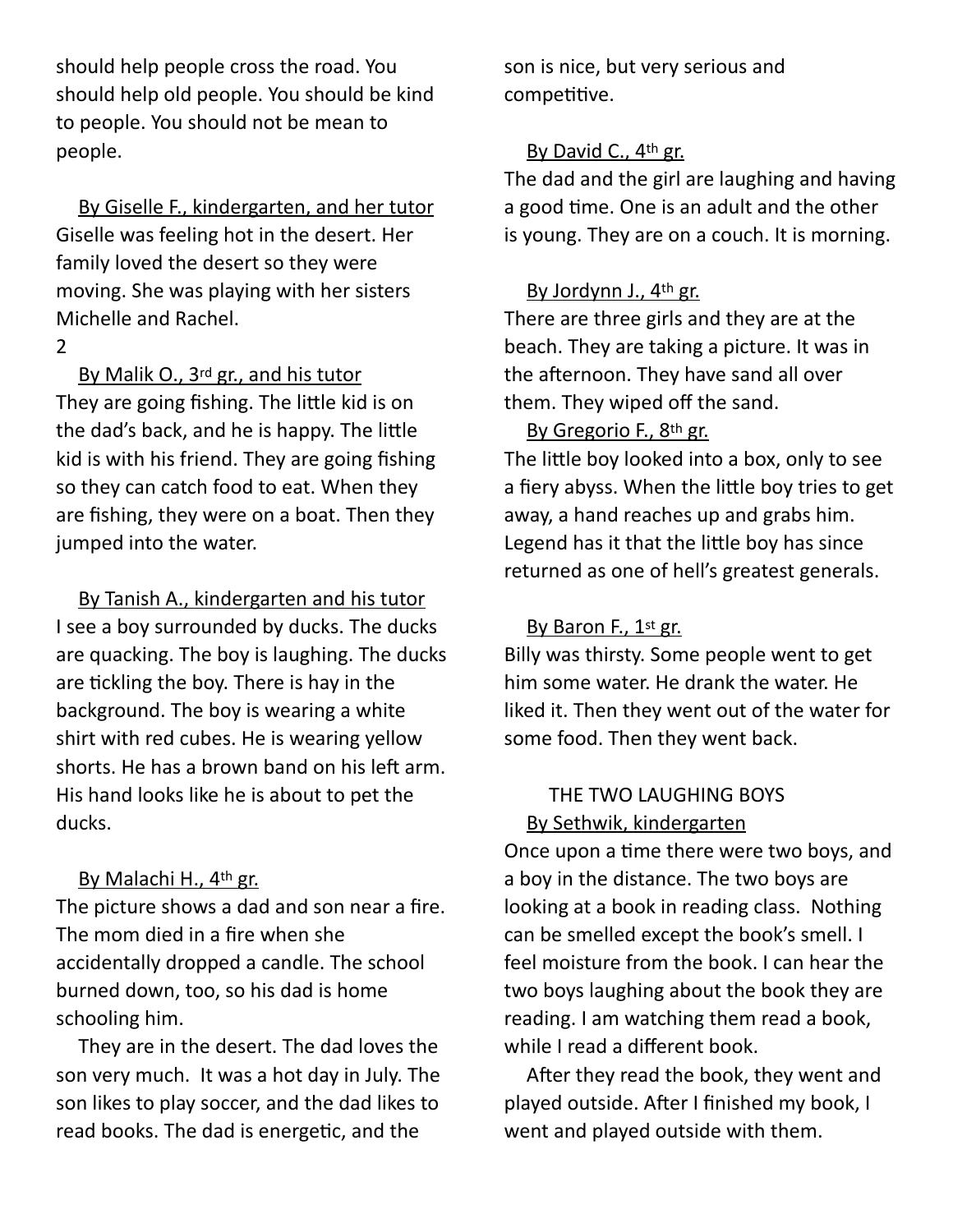By Gahana R., kindergarten, and her tutor

 One day my dad and I were walking through a field of wheat. My dad pulled off some seeds. I got to touch them! It was very windy. The seeds blew away! "Oh, no!" said my dad. I decided to get more seeds. There was so much wheat it was the only thing I could see! The wheat smelled so good. I could hear the wheat rustling in the wind. The wheat fields are my favorite place on the farm.

## 3

## By Itzel V., 7th gr.

Once upon a time there was a little kid named Alex. He had a family, but the family didn't like him, so they threw him away, and now he lives in the streets with no food and no home.

Now there was this box with toys and clothes, and Alex looked inside. He was amazed because he had never seen toys before. So Alex took them out and played with them. Alex was happy that he had toys.

## By Carlos C.-G., 3rd gr.

The little boy and his dad are sitting on the steps on the truck. Then the boy put on his seat belt. The boy is asking his dad if they are going fishing. His dad works on a farm. The dad goes to the store to buy the cowboy boots and the hats, and the boy is going home. The boy went to go to sleep, and his dad had to work on the farm. They had animals on the farm.

 Then the boy was on the phone calling his dad. The boy said, "Where are you, Dad?"

"I'm almost coming home."

 And the boy said, "Dad is here!" Then the boy said, "Dad, I was missing you."

 The dad said, "You were missing me!" And the boy said, "I love you, Dad." The dad and the boy wanted to watch the TV, and the mom was there, too.

 The boy said, "I love you, Mom. We became a family."

 The family went to sleep and the family woke up, and the family ate food. The dad went to work, and he got home. The family watched a program on the TV.

Then the family took a taxi and went to the movie. The family went home. They brushed their teeth and went to sleep.

By Himaneesh, kindergarten I see trees. I see a baby and a farm. It's yellow, so it's hot. They left. They are laughing.

# ONE AMAZING DAY

## By Jaylen S., 3rd gr.

One day there were eight boys playing outside. They were playing tag, and one boy went up a tree. Then the other boys tried to catch him, and then they went up the tree. Then they saw something amazing in the sky. It was a rainbow! Then they went back down to eat supper.

# By Eliza A., 2nd gr.

Once upon a time I was running with my family in the mountains. It was in August, and it was hot. We were doing exercises. The air was smelling like flowers! We were laughing and smiling and eating, too! I heard birds talking. It was a fun day!

By Bianca V., 2nd gr.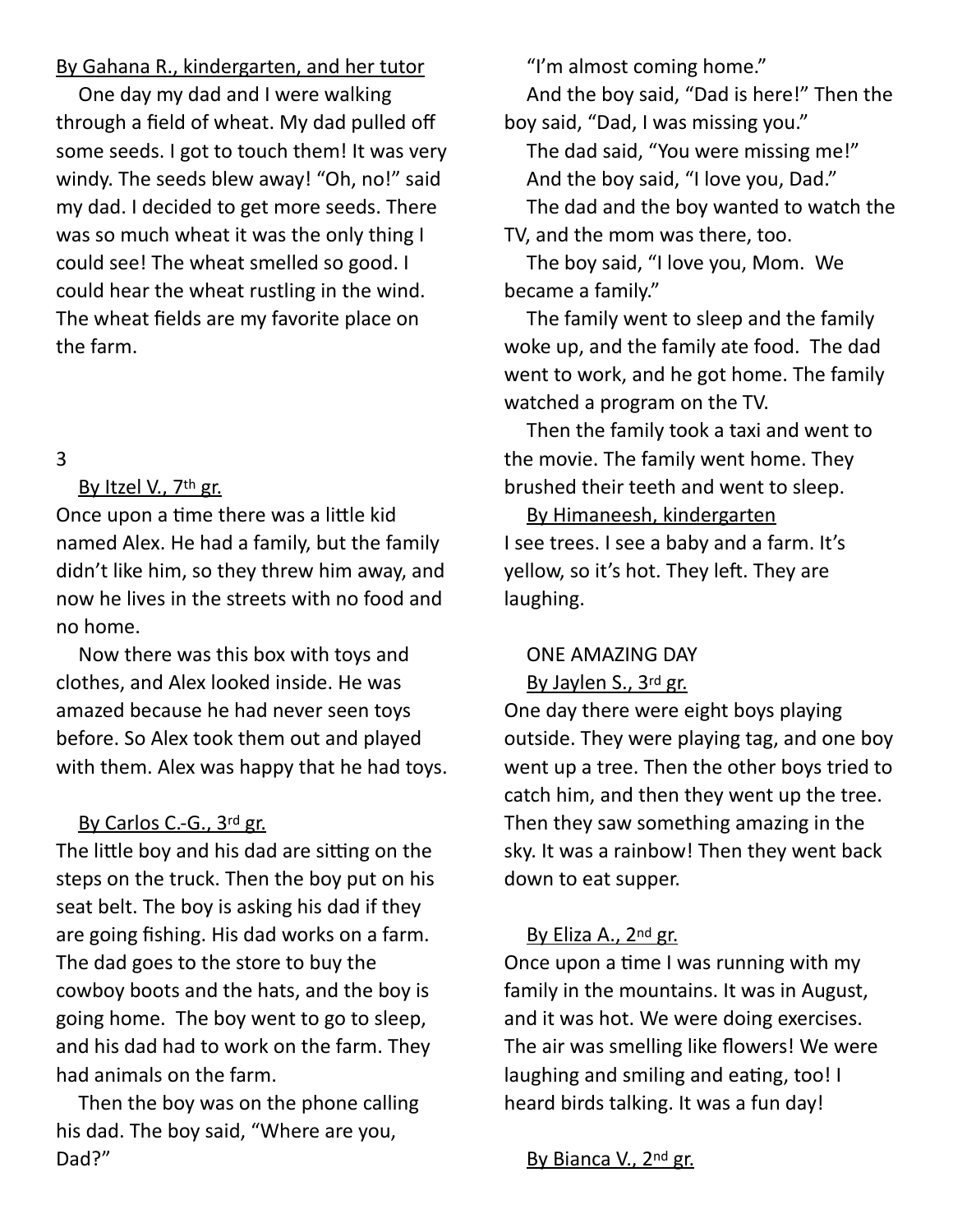In the picture the girl in the red T-shirt is whispering to her sisters about a joke. Her sisters are laughing at the joke. This is the joke she said. "What did the baby say to the giraffe?"

"Ahhhhhhhhhgrrrrrrrrr."

#### By Itzel V., 7th gr.

There is a lady at night in a fancy dress. She is walking in the dark. It is midnight, and she is looking for her car. She is in Florida, near a casino. She is alone. There are a lot of lights on in the city. Her friends were waiting in the car for her, but her friends left her, and she was sad and lonely.

#### 4

#### By Nathan L., 6th gr.

Long ago where wizards roam you couldn't walk to the store without seeing one. Some used fire, some, water. But a rare type is time. A time wizard used a spell on a little boy riding a horse. He said with a grin, "Like seeing things."

The boy said, "Yes."

Then in a boom they heard honking and a beep. "Get off the road."

Then the horse ran in a flash because he was so scared, and he tripped over a rock. The boy was so confused and thrilled, thinking, "What magic is this, people riding in metal?" Then, BOOM! went his neck.

#### BELLA AND ESTEPHANI

#### By Nely A., 5th gr.

In India there were two girls named Bella and Estephani. They always found themselves in the park. But when they went to school, they were upset because they

couldn't see each other. Bella asked her parents if they could move. When the parents talked, they accepted that they would move to a new house. A month later they moved to a new house and saw Estephani's puppy. Bella realized that she was close to her best friend, Estephani. When Bella went to the school for the first time, she was happy for the rest of the day because she went to school with Estephani. They always see each other at the park every day.

#### By Hassan D., 5th gr.

Bob, the cowboy, is growing wheat. The cowboy is happy because he loves to grow wheat, and he loves his apprentice, Charlie. The apprentice likes the cowboy because he is teaching him how to grow wheat. They live in Mexico on a farm near a forest.  $\rightarrow$ Charlie and his father worked in the field picking wheat. Summer was coming to an end. If Charlie went back to school, Bob needed someone else to help him with the wheat. Then Bob asked his neighbors to help, and they said yes.

## RAINA'S NIGHTMARE By Marilu G., 5th gr.

One Sunday night on a street in California, there was a girl named Raina. Raina was running from the dance party. Raina was running to her car because a burglar was chasing her from the dance party. She was running fast, and one of her shoes fell when she was running. She accidentally got dirt on one of her feet. She ran to the car as fast as she could. She finally made it to the car. She got in the car and locked the doors and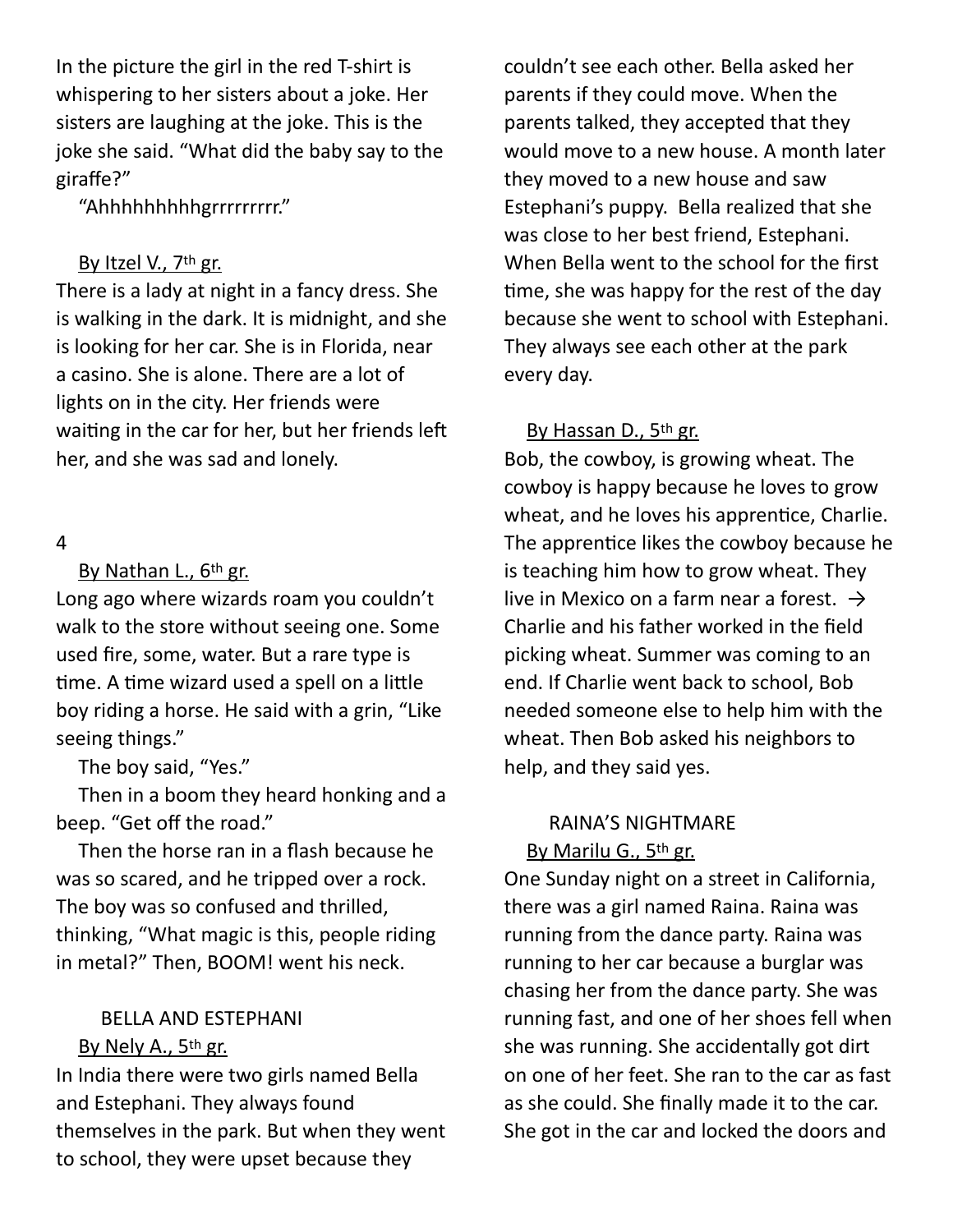sped away. She never saw the burglar that was chasing her ever again.

# THE POOR KID

# By Norma A., 6th gr.

On one summer afternoon, Brian was dying of hunger. He could not hold it anymore so he had to go look for food in the garbage can. Brian finally found a garbage can that was full of food that will fill him up the whole night. Brian kept digging until he found mashed potatoes that were full of dirt. He did not care, so he put it aside. Then he looked for dessert because he wanted to be full with salty stuff and sweet stuff. He dug and dug and finally found a piece of cake. It was only a piece, but he still ate it. Finally, he gathered all of his stuff together and found a bench to sit down on. He sat and ate his food and thought it was yummy. He walked around the park and found a water fountain and drank some water. Then he walked away. 5

## **THE UMBRELLA**

## By Yaritza A., 6th gr.

 *Chapter 1: It Was 1775* The year was 1775. Back 15 years ago in India, there was a family who were poor and would always go see the sea shore of the ocean. There was a single father named Hafsu who had three children. The three children were 2 boys and 1 girl. The girl was the oldest and was 7 years old. Her name was Farhath. The middle boy was named Ahmed. He was 4 years old. The youngest was only 2, and his name was Abdulla.

Today, as usual, they went to the sea shore and saw a big cloud coming. The cloud had thunder, giant waves, and tornados. The scared family went to their cave in between the trees, and as the storm had come by, the scared family were huddled up together and fell asleep by the storm.

The next day, Farhath woke up and went outside her cave. She was surprised by what she saw, the trees on the ground, injured animals, and almost all the village was destroyed. The rest of the family woke up and were also surprised, and started to clean up everything! When they were tired, they went to the shore and found something! Everyone asked, "What is it?""

 *Chapter 2: What Is It?* Hafsu went and held the "thing" that no one in the village had seen before. Hafsu carefully inspected it. He was confused. He didn't know what to say to his children. So, Hafsu said that it was an umbrella. The kids didn't know what an umbrella was. But what the children didn't know was that Hafsu just made the word up. Hafsu was scared that if he told his children that he didn't know what the "umbrella" was, that his children were not going to love him any more, because his children would expect that their father would know everything.

So then, as days went by, Hafsu and the family would go with their "umbrella" to the seashore and would hug it, or sometimes put it on top of their heads as a long hat when they didn't know what to do with it.

Hafsu thought and thought about how to use the umbrella, but it was a waste of time. Every week Hafsu would go to his cave and use everything to figure out what the umbrella was, "How to use it? Where does it go?" And he would ask more and more questions of himself.

*Chapter 3: A Discovery*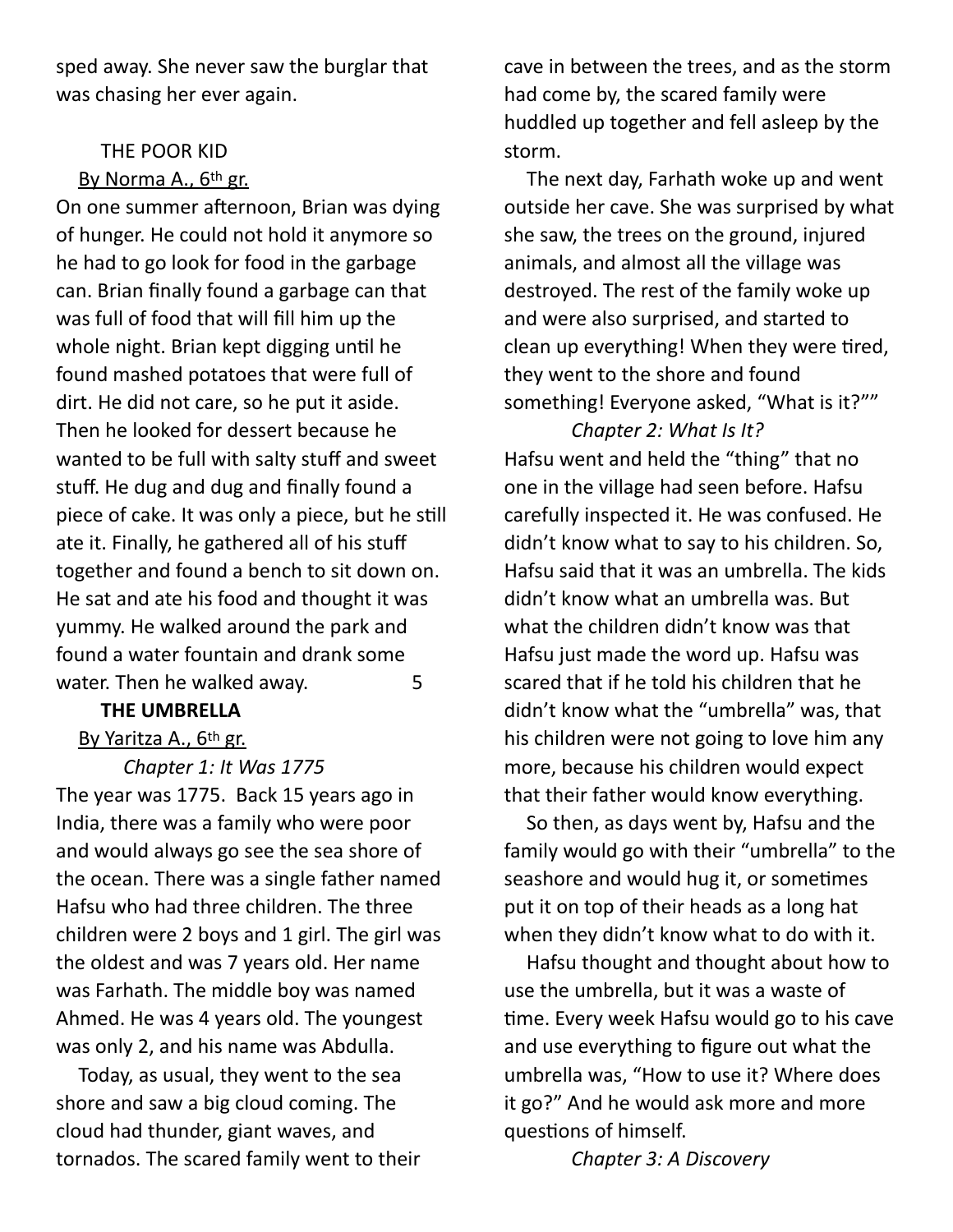Hafsu studied the umbrella so many times that he even had to ask people from his village. But all they would saw was that they wanted it. Criminals and robbers wanted to steal Hafsu's umbrella, but one time when they tried to, the umbrella opened up like a flower.

Hafsu ran back to his cave, and when he got back, the kids were confused and asked, "What happened, Papa?'

Hafsu said, "Oh, nothing. Don't worry about it."

Farhath said "OK."

But still on the inside, Hafsu felt disappointed and dumb, thinking that one day, he would know what this object was.

After he was thinking and inspecting it, he didn't know what the umbrella was. He had found a new discovery! Hafsu could get so rich, but also his kids could get upset and find out that he was lying this whole time! Hafsu was scared that if he told his kids he was lying the whole time, his kids would be disappointed and sad.

The day after that, Hafsu went back to the place he found the umbrella and prayed to God, "What is this discovery?" Then, the whole village turned cloudy and had big thunder. Hafsu ran to his cave as fast as he could. But he tripped right into his cave and fell unconscious.

## *Chapter 4: The End?*

After, Hafsu wakes up and sees a bright light outside his cave and opens his cave's door. Hafsu sees heaven! He is amazed by everything, and he sees Jesus.

Jesus asked Hafsu, "What is your wish, young person?"

Hasu replies, "I want to know what this is."

Jesus laughs and grins, "I gave that gift you."

Hafsu says "Oh, I never knew that. Well, thank you, Jesus."

"You're welcome," Jesus replies.

Hafsu wakes up and grins. He gets up and starts to look for a job, until he had more than enough money for a house, and other things. When Hafsu was done working, he bought a house, but with the rest he did not pay for clothes. Hafsu paid just enough money to have a camera, and some for his clothes, too. Hafsu set up the camera with his umbrella, looking at the shore, and "click." When Hafsu looked at the picture, he smiled and put the picture in front of an empty new journal that said, "The Umbrella," and started out on the first page.

## By Dorieana B., 1st gr.

Once upon a time I was with my dad and mom on the camel. The camel had lots of stuff, like branches and big circles of a rope. My dad is leading the camel to our house. He is going to make a rope ladder so I can jump on the rope to go to my treehouse and to play with my friends and family.

BREAKING NEWS, 2/29/1954

By Monish A., 6th gr.

On Sunday, Mary Johnson was driving to Woolworths, but then her car was broken into. The police arrived at the scene. She was talking to the police officer … or was she?

## *Commercial break.*

Mary and the officer talked. Mary talked, and the officer wrote on the first page of his new report book. The officer put away his book. Then they started looking for a place for Mary to sit down. They walked towards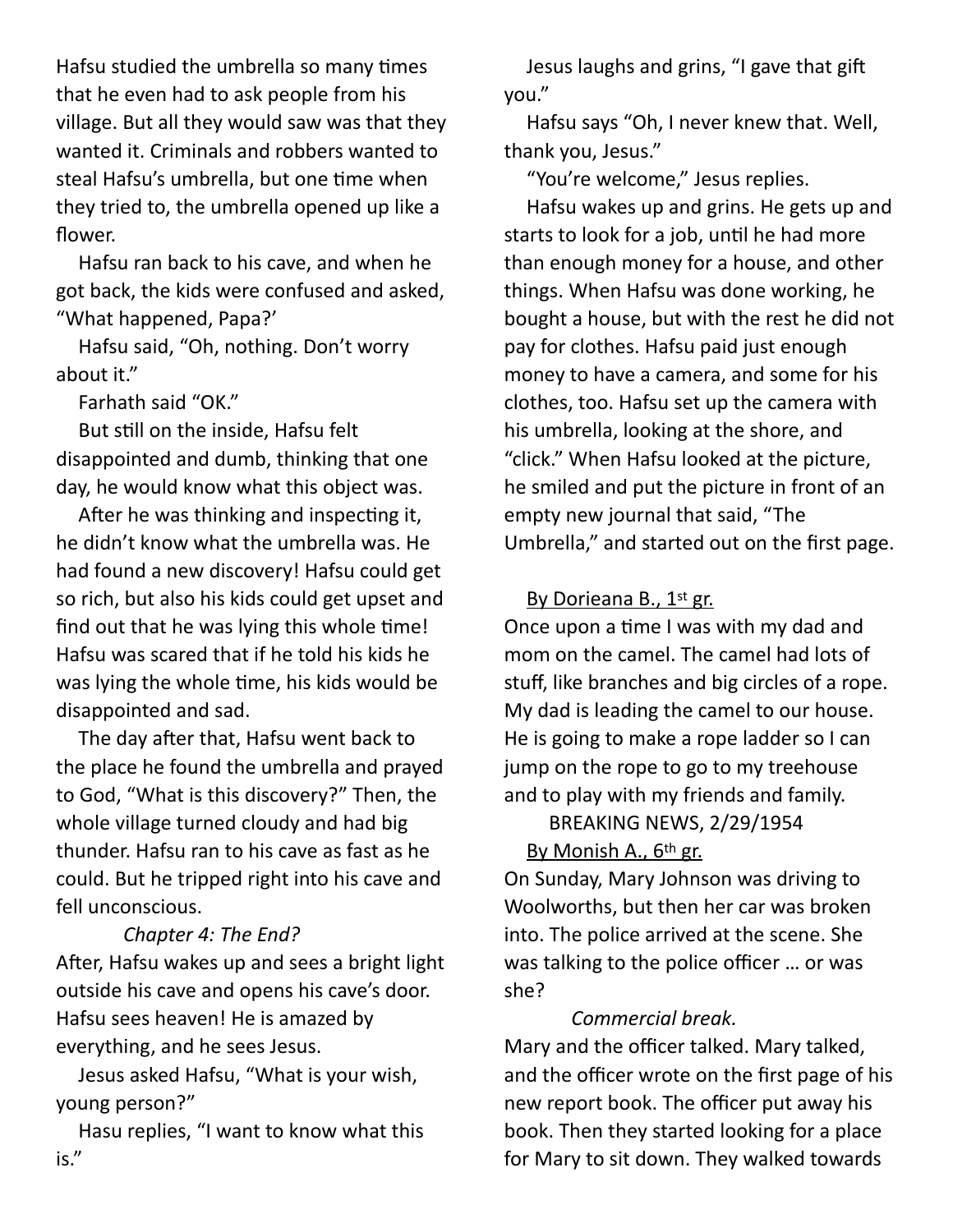Woolworth's. They noticed that virtually no one was inside Woolworth's except the store clerk. Mary and the officer walked towards the clerk, with intention.

#### *Commercial break.*

Mary tells the clerk to open the cash register. The clerk said, "OK, if you buy something."

Mary said, "No, open the register NOW!!!!" The clerk shook in fear.

 Mary said, "Open it, or else…" *Commercial break.*

Mary pulls out a… Hershey bar? The clerk takes the money and says, "Your total will be 5 cents." (Mary forgot her weapon at home, and she brought her snack instead.)

 Mary said, "No, forget this happened just… just give me the money." Mary walked towards the clerk.

The clerk runs away.

*Commercial break.*

The clerk locks the doors and calls the real police. Mary got the money and ran towards the door, but it was locked. Mary and the fake officer were trapped. The real police arrived. Mary and the fake officer were arrested and both were sentenced to 25 years to life in prison.

7

## By Nathan L., 6<sup>th</sup> gr.

Once a man loses everything, money, family, friends, so he sleeps next to a tree and eats from a bush, berries and nuts galore. But to him, it was trash. He wouldn't eat nor sleep and wished for fish all day long. So you will see him begging for fish, and he's skinny to the bones, for he was a rich man, and was greedy for more.

Jayden is hiding from his mom because he is about to get his ass beat for leaving out of the house without telling her. Jayden is sneaky, goofy, and smart. His mom is strict and mean. Jayden came in late and didn't tell his mom he was leaving. He had to do chores, and he was grounded for the rest of his life.

# KIM LOST, AND BACK AGAIN By Girivar M., 1st gr.

Once upon a time, there was a horse named Kim. He was very intelligent and strong. It was a cloudy summer afternoon on Independence Day in 2000. Kim was returning back to his stable after the parade. While passing through the city, he got lost between the crowd and traffic. Then when he was waiting, a man named Muhammad Oli found him. Muhammad Oli was a stable worker. He works at Kim's stable. Kim got happy when he saw Muhammad. Kindly, Muhammad took Kim back to his stable.

#### Deamiya P., 2nd gr.

They are family. They live in Chicago. They were partying outside. They were playing They got lost. The family helped them find their way home.

#### 8 (1992) 1994 (1994) 1995 (1996) 1996 (1996) 1997 (1998) 1997 (1998) 1997 (1998) 1997 (1998) 1997 (1998) 1997 <br>1997 (1998) 1998 (1999) 1998 (1999) 1998 (1999) 1998 (1999) 1998 (1999) 1998 (1999) 1998 (1999) 1998 (1999) 1

## By Dylin C., 3rd gr.

Once upon a time, an old lady was walking down the street. She was walking down the street with bags in her hands. She accidently dropped her bags. A nice cop helped her pick them up. She thanked the cop and said, "Good-bye."

By Emiya E., 1st gr.

## By Phyllis R., 7th gr.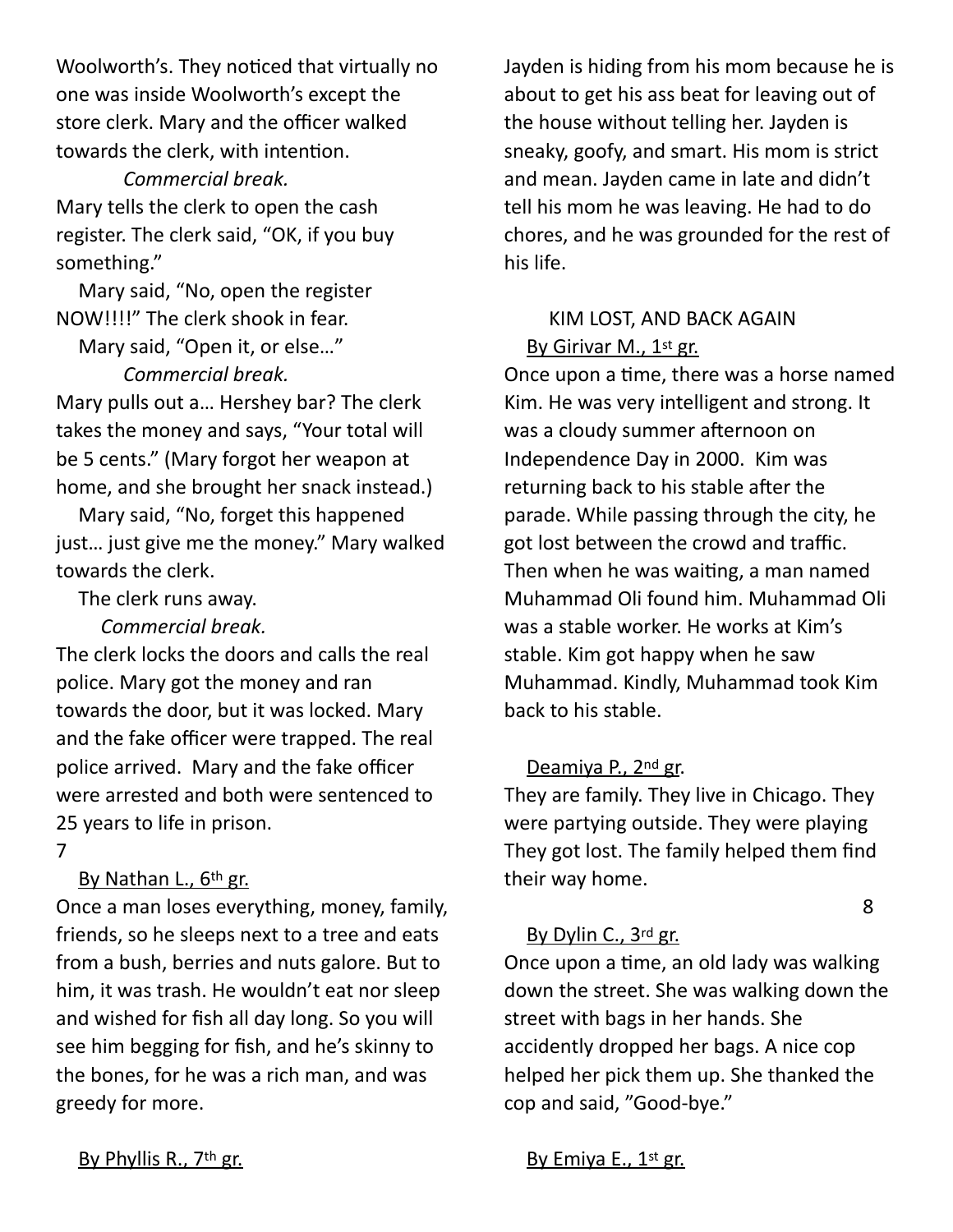The kids are playing. Three girls are playing on the street outside this year. She is sad. She will let her play.

#### By Raul V., 4th gr.

Once upon a time, in 1980, there was a woman named Maria. She is an elder. One day she was in a car by herself, getting out from the market. She had a lot of things, and she had on her dad's old lucky hat. When she opened her car trunk, the trunk lid knocked her hat off. There was a young man named Robby. He saw Maria and helped her.

 A few days later somebody knocked at Maria's door and it was Robby. He had a normal-sized present. He gave it to Maria. It was a normal hat. Maria gave a hug to Robby, and she invited him in for coffee.

## By David C., 4th gr.

On a Thursday, Apple released Airpods Plus+. He was the first one in line. He bought them, and became homeless because he paid two dollars for a train and the rest on the headphones. He got the headphones, but the problem was he didn't have anything to pair it to. He became homeless for four and a half years. A random person donated an iPhone 6, and he could pair the Airpods Plus+ and listen to Polo G.

#### By Dayveana A., 7th gr.

One day as a little boy was walking all alone with nobody next to him, he came upon a box. He didn't know what was inside the box. It was just an ordinary box. The little boy made it seem like he didn't know what he was doing. He looked lost. It looked like

he was on a street that he doesn't know about. As a came upon this box, he looked inside and saw a jack-in-the-box. It was a toy that when you spin the knob, a clown will pop out. When he found the toy, he was walking and came upon a park. He sat on a bench and was playing with the toy.

As he was playing with the toy, a man came up to him saying, "You like the toy. Don't ya?"

The boy didn't say a word. The man was getting mad and told the boy, "You want candy?"

He answered and said, "Yes." So the man carried him to the car and drove off.

 Lesson learned: Don't leave your kids all alone and don't let a man trick ya.

#### By Carlos C.-G., 3rd gr.

My dad goes to work at the police station. The bad guy stole the money. There is an emergency. The bad guy stole the money, and my dad went to the police. The police drove fast. The police said, "Stop the vehicle." The bad guy, he got in jail. In the night the police just sleep and Dad went home. The dad brushed his teeth. He put on pajamas. My dad went to sleep.

The next morning the family got on the CTA Santa Claus holiday train. The family is happy to get on the holiday train. "Watch your steps," said the train driver. "Let's go!"

9

#### By Marwan D., 8th gr.

In 1920 in Spain, a family went to the country to spend time with each other and get out of the busy city. It was a beautiful, sunny day. They were traveling by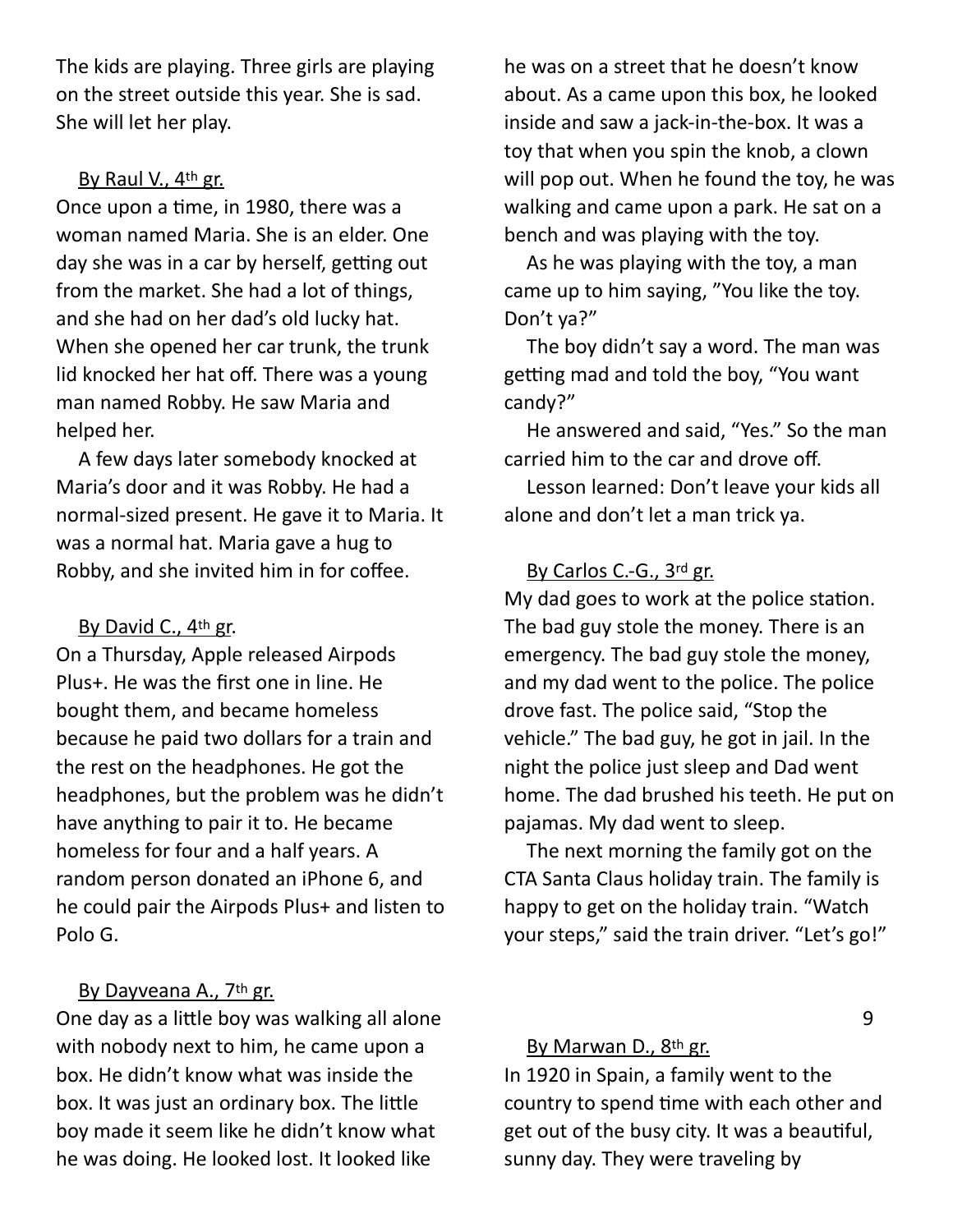horseback. They all can fit on the horse because Lucy and Johnny were still small. They were excited to visit a carnival in the next town. While they were riding through the open fields, they saw many horses carrying hay. When they were close to the carnival, Lucy saw the carnival. She asked her dad if she could see the carnival.

 The problem was that the carnival was a little crowded. Johnny got scared and asked his father to leave the carnival. Another problem was that they didn't eat yet. The children were getting hungry, and George bought them something. They left the carnival and went to another one that was close to the river and that was quiet.

## By Miracle C., 1st gr.

She loves goats. She went farming with her mom and dad, and the goat was lost in the woods, and she saved it. The goat was her friend.

## By David C., 4th gr.

There's a boy in Africa. It's the afternoon. He has a weird thing in his hands. It's a plowing machine. He is plowing the field.

## By Laniya R., 8th gr.

On a hot summer day, Zack, Christopher, Lisa, Sammy, and Michael decide to go to the beach. They went to the beach to cool off since it was a hot day. They built sand castles and played in the water. It was getting dark out, so they went home. They all came up with an agreement to go again the next day.

## By Izaiah B., 8th gr.

Sheriff Mike helped poor Ms. Jessica across the street and walked Ms. Jessica to a

shelter. Ms. Jessica took a bath and got dressed and had a good time.

By Josiah M.-R., kindergarten, and his tutor. Once upon a time, I was at the beach with my family. Then I saw a sea monster in the water! It was big and spiky and green. I pushed the sea monster in the water. The sea monster became angry. The sea monster threw me under the water. I draw my sword. I slice the sea monster. The sea monster hits me in the stomach, so then I killed the sea monster, saving everyone. My family was happy that I saved them, so we went to get tacos.

## By Layla S., 5th gr.

One day in India two girls wanted to go to an arcade and play games. They got hungry and wanted to eat chicken leg masala. Their parents said, "Yes!"

After they got done eating, they wanted to play more games, and their moms said, "No, you need to wait till your food goes down, or you might throw up."

So they just sat down and listened to their parents talk. Then they finally got to play. And their moms continued to talk about clothes.

## By Shannon C., 7th gr.

A father and his son are making a sculpture for his grandfather for his birthday because his grandfather completed building a big house for the family. For appreciation, they are sculpting the grandfather's building, a big house to show the level of achievement they have reached.

By Hanan A., 2nd gr.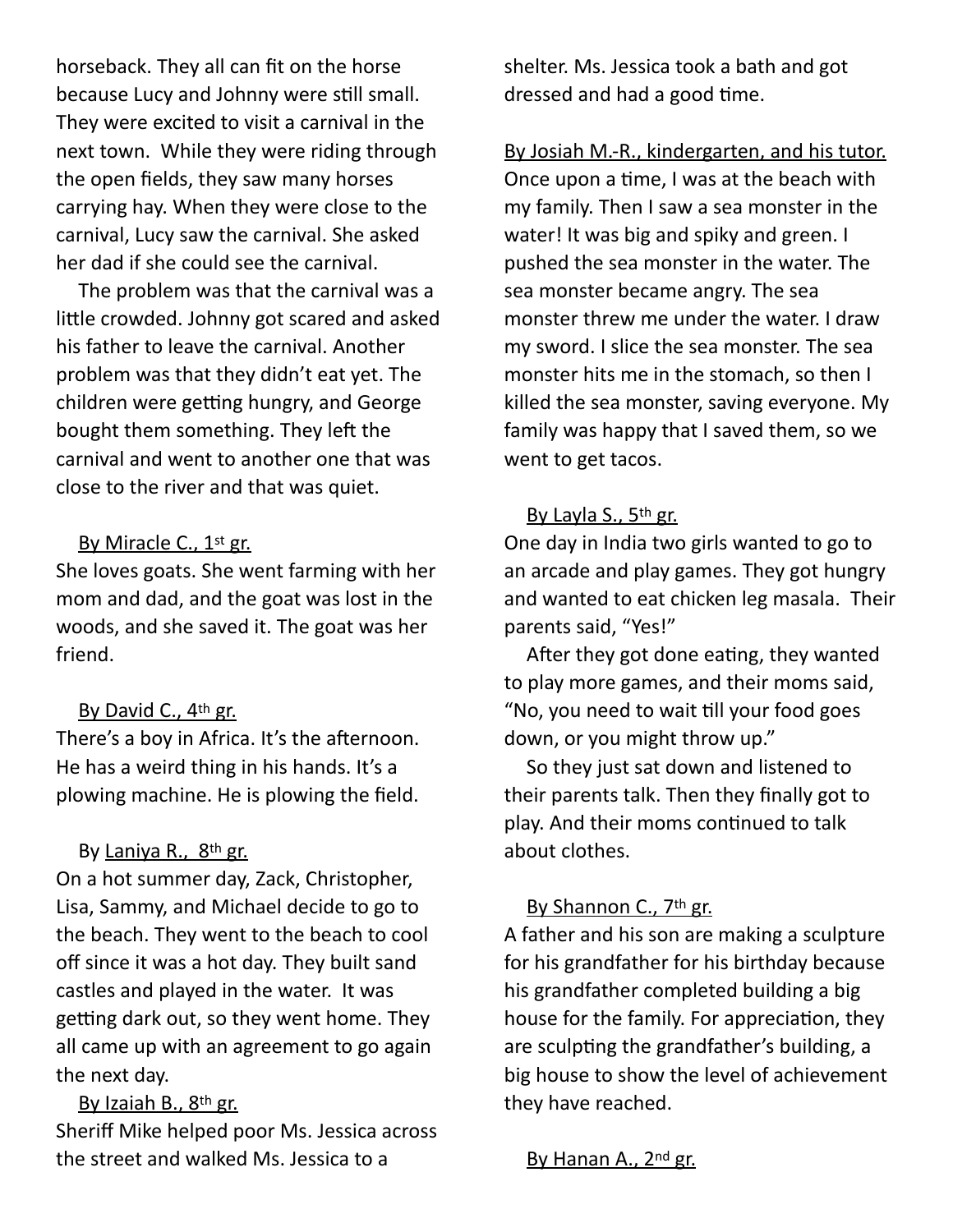The man is hiding under a slide from a dinosaur that was going to eat him. This was long ago. He was hiding under the slide because the dinosaur cannot fit. So the dinosaur ate another thing.

## By Donovan F., 3rd gr.

The dad and daughter are playing together. They are telling jokes. Joe and Lillyna are playful at home in the afternoon. The daughter is sick, and the more she laughs, the worse it gets. She got some medicine and went to bed.

# By Hayat A., 2nd gr.

Once upon a time there was an old lady. She was going to a store, and she dropped her bag. Money was in the bag. The police saw the money fall out. He gave the money back.

# Carlos C.-G., 3rd gr.

My mom woke me up. My mom asked me to brush my teeth., and she took me to Goudy School where I am in 3rd grade. My name is Carlos D. C.-G.

After school I went home. I was on my phone. I played a game.

"Mom, I want pizza," I said.

She said, "OK. Let's go get pizza." My dad got in the car. He drove slowly.

"We're here for pizza."

Then we went back home.

# By Elizabeth B., 3rd gr.

I see a girl. The girl is playing with a goat. She is so happy with the goat. She is playing in the grass with the goat. She lived on a farm with her parents.

By Hannah B., 6th gr.

This lady's name is Linda. She was walking down the street after collecting a movie award. Then a car came up, and she can see it's a Ferrari. She can see it is going at a high speed. Even though it was speeding, it was very distant from her. Once it came closer, it stops, and she believed that she was alive. She realized that cars shouldn't cross the speeding limit when pedestrians are crossing the street.

By Sheldon J., 1st gr., and his tutor Once upon a time there was a boy named Sheldon. He was riding a horse, named Laylay. Tessa was walking really slow in the streets, and she was about to get hit by a car, but Sheldon came to the rescue and saved her! Tessa said, "Thank you."

By Uriel M., 3rd gr. and his tutor

The daddy and a little kid with a toy monkey are looking at something cool. They are in a park, in the fall, at three in the afternoon. They are happy because they are seeing a dragon. They are not afraid.

# By Saniyah J., 4th gr.

A woman is in the back yard, looking over a fence. It's in the early morning or early evening. Something happened and it's dangerous. She needs to go to her basement and hide, with some food and water.

By Miracle C., 1st gr. Kitten and puppy and cat were playing in the house, and the puppy scratched the kitten, and the kitten and the puppy had to go to the vet, and the